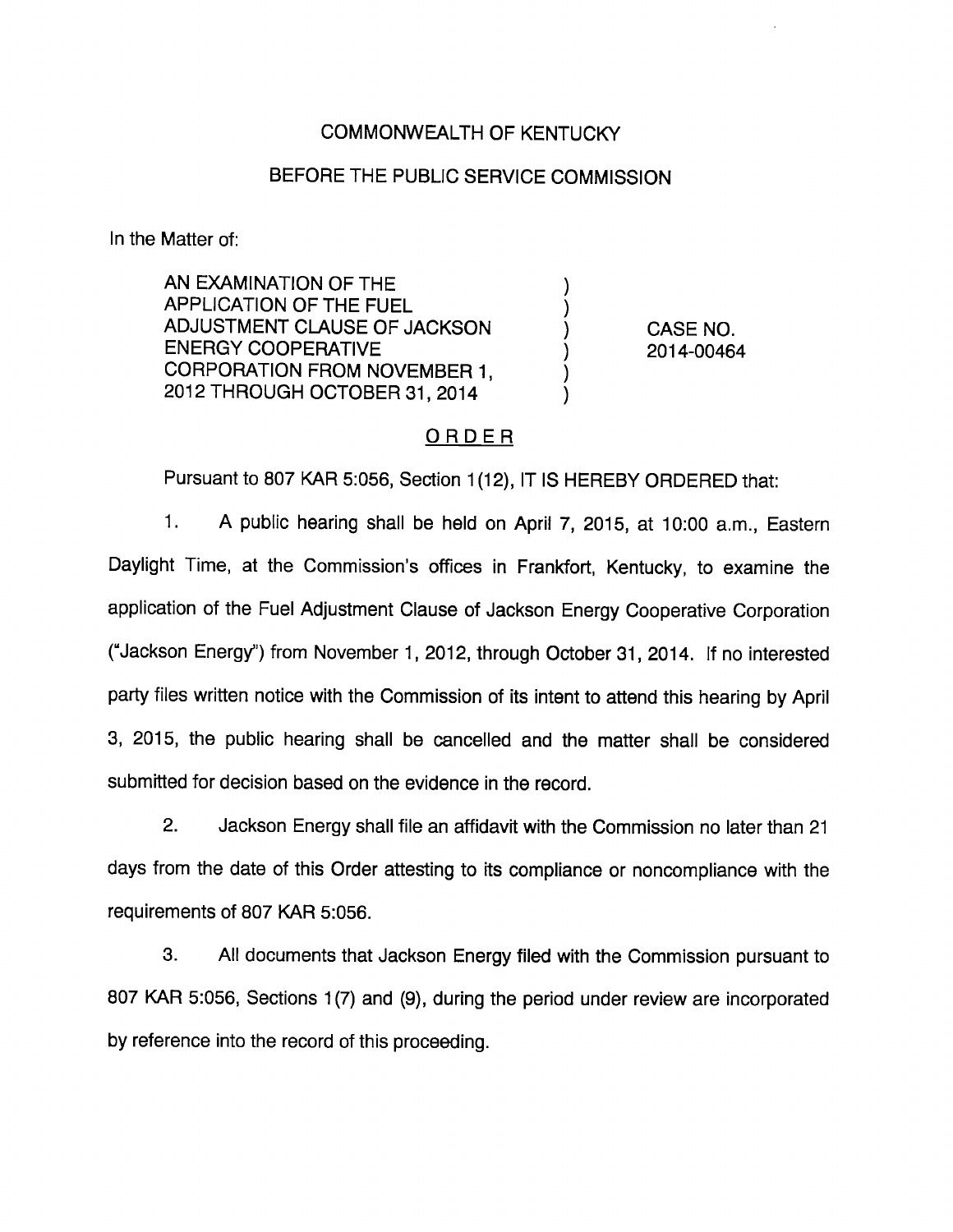4. Jackson Energy shall publish the following notice not lessthan seven days or more than 21 days prior to the public hearing in a newspaper of general circulation in its service areas or in a trade publication or newsletter going to all customers. Jackson Energy shall also file an Affidavit of Publication of Hearing Notice with the Commission no later than April 3, 2015.

> A public hearing will be held on Tuesday, April 7, 2015, at 10:00 a.m., Eastem Daylight Time, at the offices of the Kentucky Public Service Commission, 211 Sower Boulevard, Frankfort, Kentucky, to examine the application of the Fuel Adjustment Clause of Jackson Energy Cooperative Corporation for the period November 1, 2012, through October 31, 2014. Individuals interested in attending this hearing shall notify the Kentucky Public Service Commission in writing of their intent to attend no later than April 3, 2015. If no notices of intent to attend are received by that date, this hearing will be cancelled and the matter shall be considered submitted for decision based on the evidence in the record. Written notice of intent to attend this hearing should be sent to: Executive Director, Kentucky Public Service Commission, P.O. Box 615, Frankfort, Kentucky 40602.

5. The official record of the proceeding shall be by video only.

6. a. Jackson Energy shall file with the Commission, no later than 30 days from the date of this Order, its responses to all information requested in the Appendix to this Order. Responses to requests for information shall be appropriately bound, tabbed and indexed and shall include the name of the witness responsible for responding to the questions related to the information provided, with copies to all parties of record and the original and six copies to the Commission. When numerous sheets are required for an item, each sheet should be appropriately indexed, e.g.. Item 1(a), Sheet 2 of 6.

 $-2-$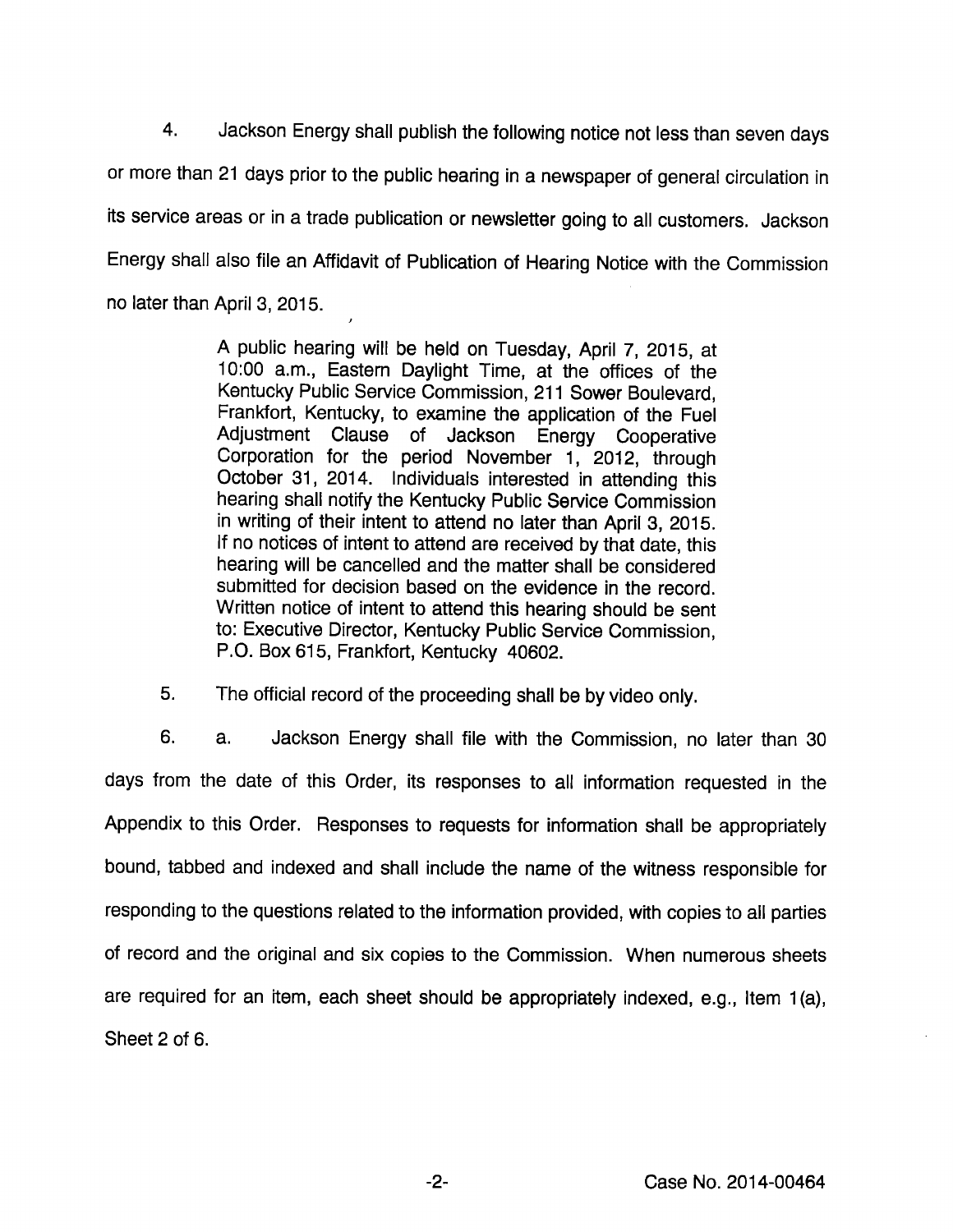b. Each response shall be answered under oath or, for representatives of a public or private corporation or a partnership or association or a governmental agency, be accompanied by a signed certification of the preparer or person supervising the preparation of the response on behalf of the entity that the response is true and accurate to the best of that person's knowledge, information, and belief formed after a reasonable inquiry.

c. A party shall make timely amendment to any prior response if it obtains information which indicates that the response was incorrect when made or, though correct when made, is now incorrect in any material respect.

d. For any request to which a party fails or refuses to furnish all or part of the requested information, that party shall provide a written explanation of the specific grounds for its failure to completely and precisely respond.

e. Careful attention should be given to copied material to ensure that it is legible.

f. A party filing a document containing personal information shall, in accordance with 807 KAR 5:001, Section 4(10), encrypt or redact the document so that personal information cannot be read.

By the Commission entered FEB 05 <sup>2015</sup> KENTUCKY PUBLIC<br>SERVICE COMMISSION

ATTEST:

Executive Director

Case No. 2014-00464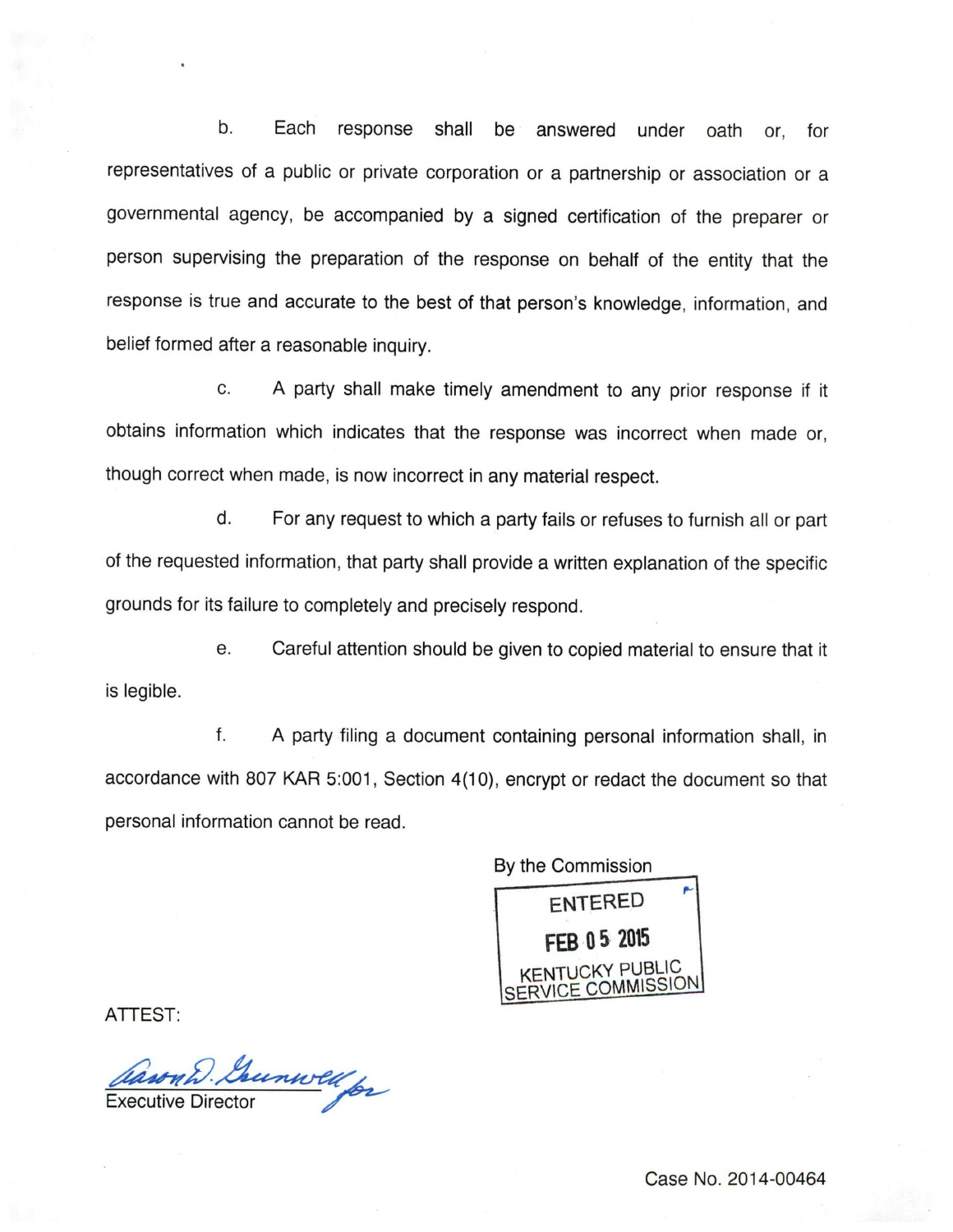#### APPENDIX

# APPENDIX TO AN ORDER OF THE KENTUCKY PUBLIC SERVICE COMMISSION IN CASE NO. 2014-00464 DATED FEB 0 5 2015

1. a. Provide a schedule of the calculation of the 12-month average line loss, by month, for November 2012 through October 2014.

b. Describe the measures that Jackson Energy has taken to reduce line loss during this period.

2. Provide Jackson Energy's monthly revenue reports (monthly billing summaries) showing the total revenue collected, including adjustments under the Fuel Adjustment Clause, as reported in Jackson Energy's monthly filings required by the Commission from November 1, 2012, through October 31, 2014.

3. Provide a schedule showing the calculation of the increase or decrease in Jackson Energy's base fuel costs per kWh as proposed by its wholesale electric supplier adjusted for Jackson Energy's 12-month average line loss for November 2012 through October 2014.

4. Provide a schedule of the present and proposed rates that Jackson Energy seeks to change, pursuant to 807 KAR 5:056, as calculated in Item 3 above, shown in comparative form.

5. Provide a statement showing, by cross-outs and italicized inserts, all proposed changes in rates. A copy of the current tariff may be used.